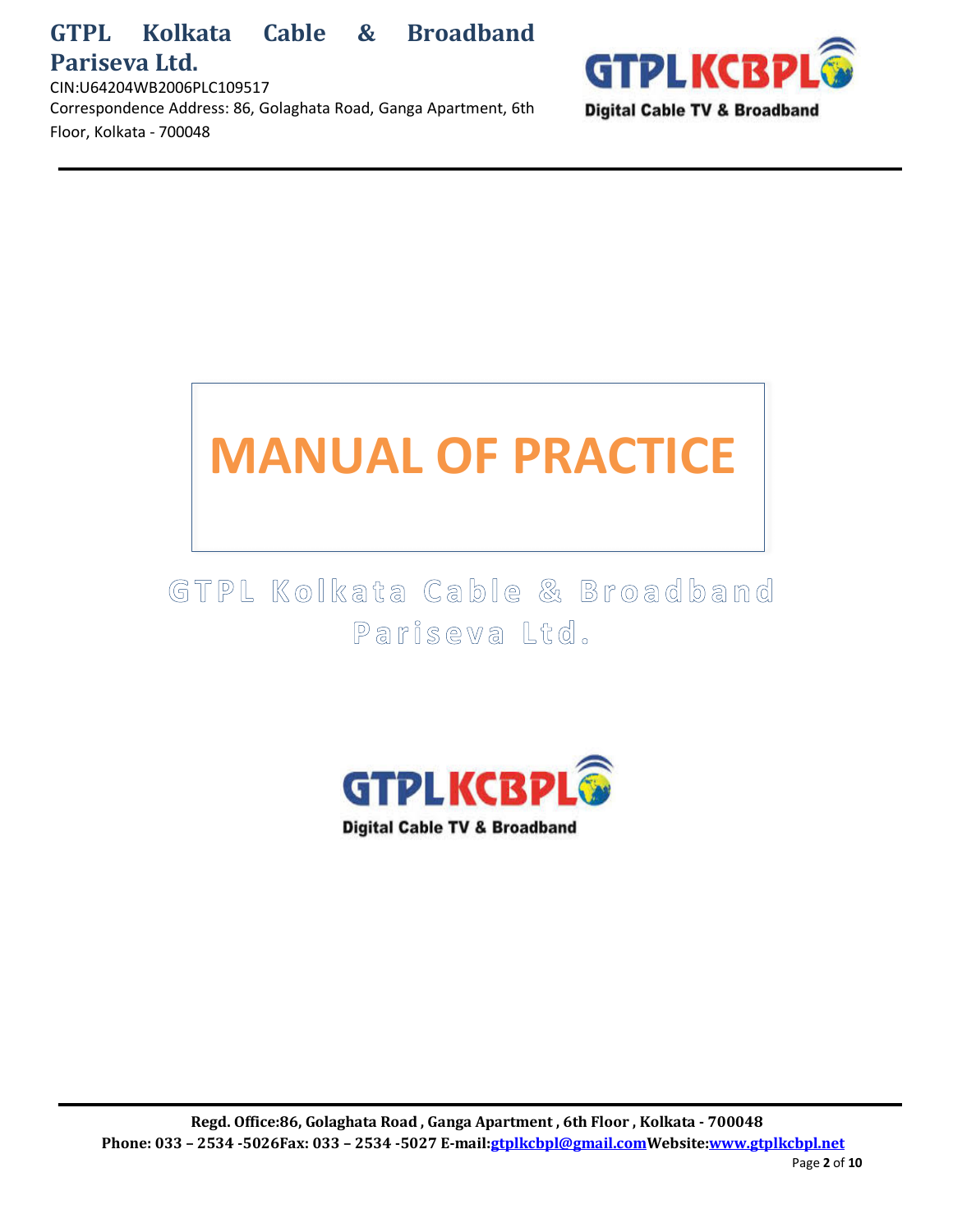**GTPLKCBP Digital Cable TV & Broadband** 

CIN:U64204WB2006PLC109517 Correspondence Address: 86, Golaghata Road, Ganga Apartment, 6th Floor, Kolkata - 700048

## **A. NAME AND ADDRESS OF THE MSO Registered Office** GTPL Kolkata Cable & Broadband Pariseva Ltd.

86, Golaghata Road , Ganga Apartment , 6th Floor , Kolkata - 700048 Phone: 033 – 2534 -5026

## **Corporate Office**

86, Golaghata Road , Ganga Apartment , 6th Floor , Kolkata - 700048 Phone: 033 – 2534 -5026

# **B. TERMS & CONDITIONS OF SERVICE OFFERED BY GTPL Kolkata Cable & Broadband Pariseva Ltd.**

#### **Preamble:**

These terms and conditions are to be read together with the Customer Application Form (CAF).GTPL Kolkata Cable & Broadband Pariseva Ltd. shall be referred to as "GTPLKCBPL" henceforth hereunder.

The terms defined below have the meanings ascribed to them wherever they appear in this Terms and Conditions and where appropriate, references to the singular include references to the plural; references to the male include the female and references to any statutory enactment include subsequent changes to the same and vice versa.

## **Definitions:**

- 1. *Addressable System* means an electronic device (which includes hardware and its associated software) or more than one electronic device put in an integrated system through which transmission of programmes including re-transmission of signals of television channels can be done in encrypted form, which can be decoded by the device or devices at the premises of the subscriber within the limits of the authorization made, on the choice and request of such subscriber, by the distributor of television channels.
- 2. *Authority* means Telecom Regulatory Authority of India (TRAI) established under sub-section (1) of section 3 of the Telecom Regulatory Authority of India Act, 1997 (24 of 1997).
- 3. *Authorized Officer* shall have the same meaning as given in clause (a) of section 2 of the Cable Television Networks (Regulation) Act, 1995 (7 to 1995).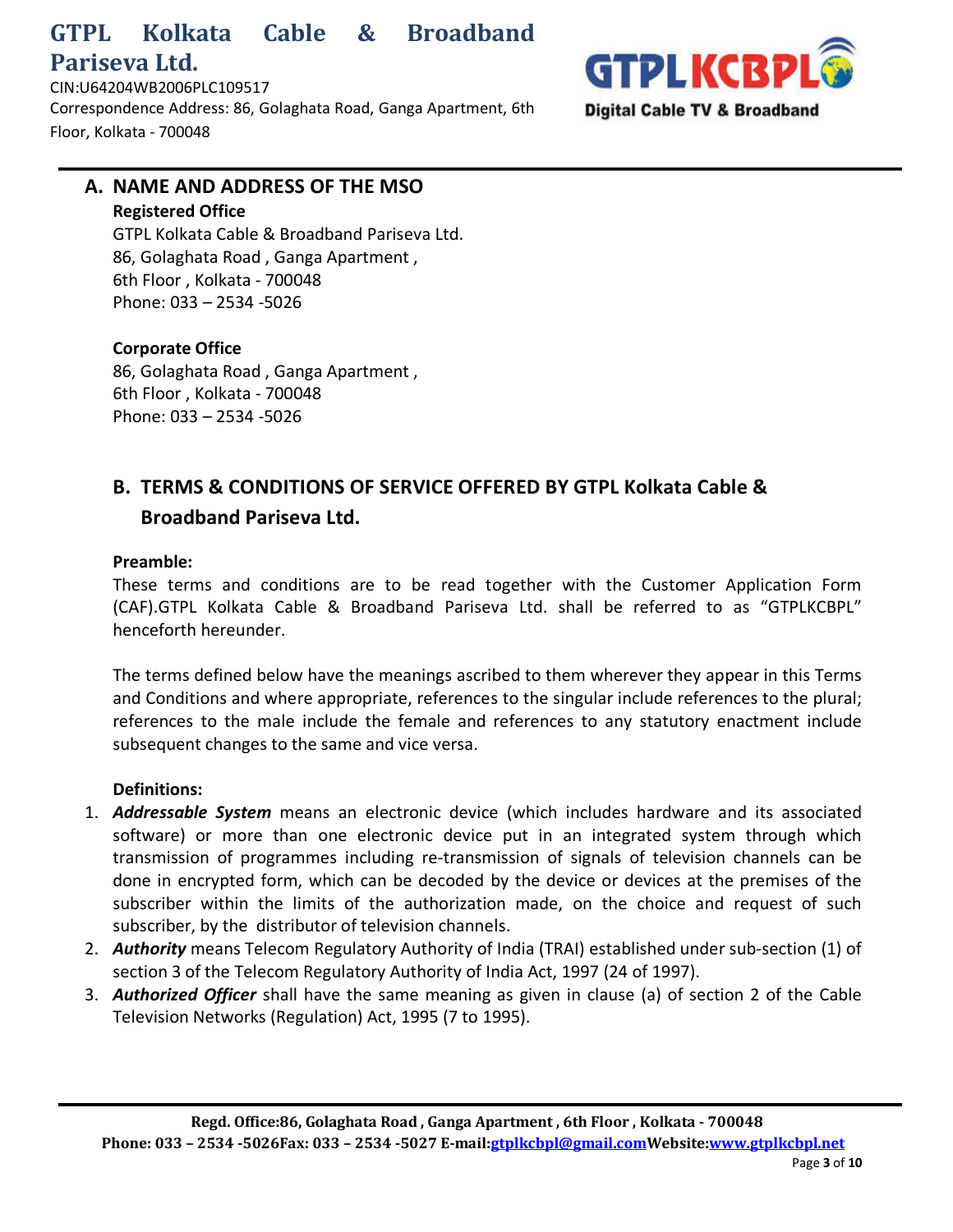#### CIN:U64204WB2006PLC109517

Correspondence Address: 86, Golaghata Road, Ganga Apartment, 6th Floor, Kolkata - 700048



- 4. *Broadcaster* means a person or a group of persons, or body corporate, or any organization or body who, after having obtained, in its name, downlinking permission for its channels, from the Central Government, is providing programming services.
- 5. *Basic Service Tier (BST)* means a package of free-to-air channels offered by the cable operator to a subscriber with an option to subscriber, for a single price to the subscribers of the area in which his cable television networks is providing services.
- 6. *Cable Service* means the transmission by cables of program including retransmission by cables of any broadcast television signals.
- 7. *Cable Television Network* means any system consisting of closed transmission paths and associated signal generation, control and distribution equipment, designed to provide cable service for reception by multiple subscribers.
- 8. *Free to Air* channel or FTA channel means a channel for which no fees is to be paid to the broadcaster for its retransmission through electromagnetic waves through cable or through space intended to be received by the general public either directly or in directly.
- 9. *Local Cable Operator* or *LCO* means a person registered under rule 5 of the Cable Television Networks Rules, 1994.
- 10. *Multi-System Operator* or *MSO* means a cable operator who has been granted registration under rule 11 of the Cable Television Networks Rules, 1994 and who receives a programming service from a broadcaster and re-transmits the same or transmits his own programming service for simultaneous reception either by multiple subscribers directly or through one or more local cable operators.
- 11. *Pay Channel* means a channel which is declared as such by the broadcaster and for which a share of maximum retail price is to be paid to the broadcaster by the distributor of television channels and for which due authorization needs to be obtained from the broadcaster for distribution of such channel to subscribers.
- 12. *Program* means any television broadcaster and includes
	- a. Exhibition of films, features, dramas, advertisements and serials;
	- b. Any audio or visual or audio-visual live program or presentation and the expression "programming services" shall be construed accordingly.
- 13. *Service Provider* means the Government as Service Provider and includes a licensee as well as any broadcaster, multi system operator (MSO), local cable operator or distributor of television Channels.
- 14. *Set Top Box* or *STB* means a device, which is connected to or is part of a television receiver and which enables a subscriber to view subscribed channels.
- 15. *Subscriber* means a person who receives the signal of a Service Provider at a place indicated by him to the Service Provider without further transmitting it to any other person.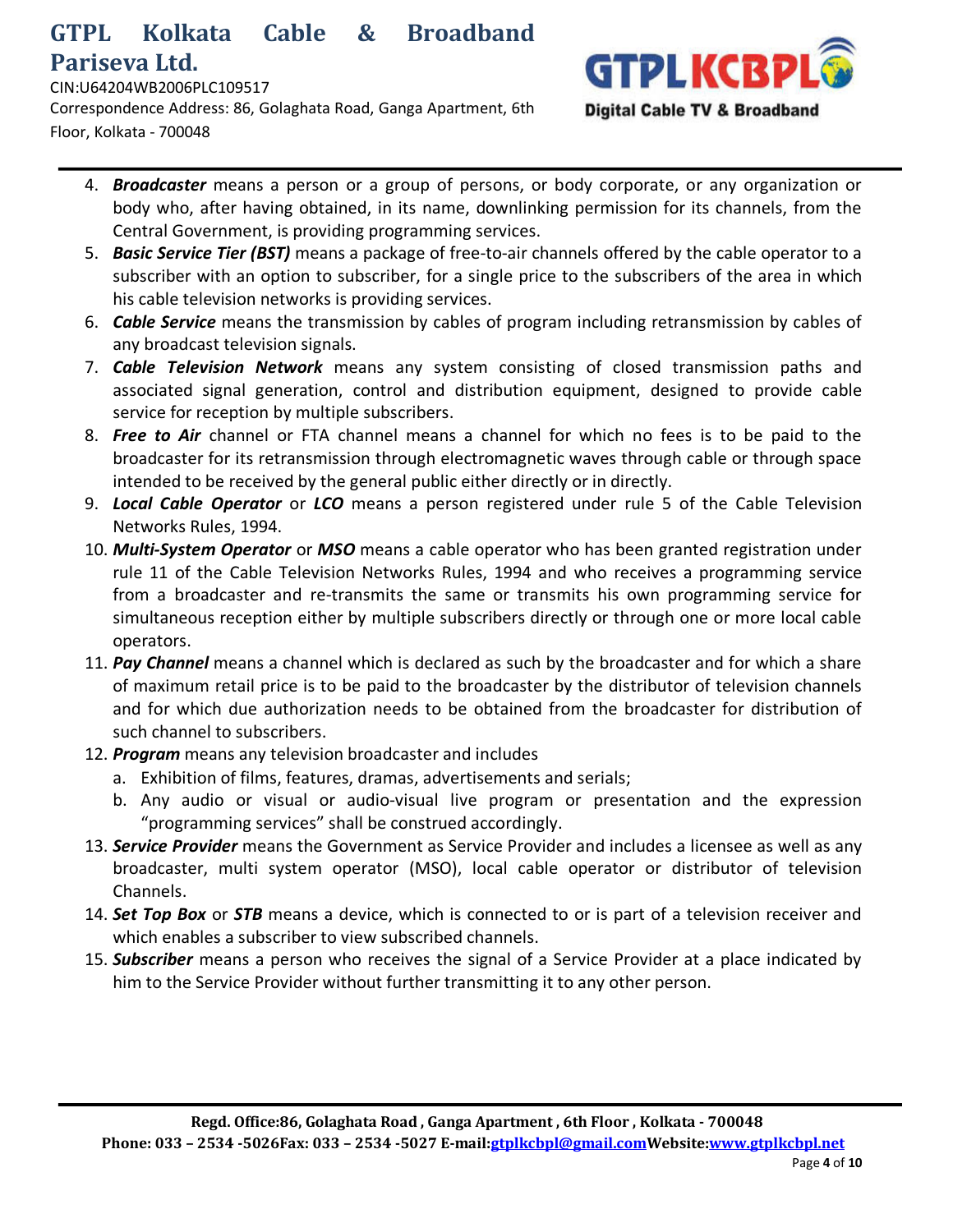CIN:U64204WB2006PLC109517 Correspondence Address: 86, Golaghata Road, Ganga Apartment, 6th Floor, Kolkata - 700048



#### **Terms of Provision of Service:**

- 1. GTPLKCBPL's Cable Service shall be made available to the Subscriber with effect from the date of activation of the STB.
- 2. The Subscriber shall fill in the Customer Application Form (CAF) and its acknowledgement slip and submit the CAF to the Local Cable Operator (LCO). The Subscriber shall ensure that the information stated in the CAF is complete and accurate in all respects and shall immediately notify GTPLKCBPL or its LCO of any change thereto.
- 3. Photo identification and address proof shall be submitted along with the CAF by the subscriber; else the CAF will be treated as incomplete or deficient. The LCO shall return the acknowledgement slip of the CAF to the subscriber duly acknowledged.
- 4. The CAF contains a Unique Identification Number ("UIN") which the subscriber shall remember and quote in all the communications to GTPL KCBPL whilst the application is under process.
- 5. Incomplete Customer Application form shall be rejected and the deficiencies shall be informed to the subscriber by the LCO.
- 6. Subject to technical and operational feasibility at the location requested by the subscriber, GTPLKCBPL itself or through its LCO, shall within two days of the receipt of your application (assuming that the CAF is correctly filled without any deficiencies and that you have made the necessary payments) have the connection set up in the subscriber's premises.
- 7. A duplicate copy of the CAF will be issued to the subscriber as an acknowledgement copy. The CAF No. shall be quoted by the Subscriber in all future correspondence or follow ups.
- 8. In case of technical or operational non-feasibility at the location requested by the subscriber, GTPL KCBPL or its LCO will inform the Subscriber about the same, within 7days from the date of receipt of the CAF by GTPLKCBPL or LCO, as the case maybe.
- 9. The subscriber shall have the option to select channel package or channels on an a-la-carte basis, as and when offered by GTPLKCBPL.
- 10. Except in case of outright purchase of the STBs by the Subscriber, the STB is merely licensed to the Subscriber by GTPLKCBPL to avail the Channels for one TV set only and shall at all times be the exclusive property of GTPLKCBPL.
- 11. The Subscriber shall ensure the safety and security of the STBsand take reasonable care to prevent any unauthorized use, theft, misuse, damages, loss etc. to the STBs.
- 12. All the terms and conditions including the provision related to the terms of service, tariff, rebates, discount, and refund shall be subject to the rules, regulations, notifications and guidelines as may be specified by the Authority or as may be applicable from time to time.

#### **Other Terms& conditions:**

1. **Disclaimer:** The LCO / GTPLKCBPL shall make reasonable efforts to render uninterrupted Service to the Subscriber and shall make no representation and warranty other than those set forth in the Terms of provision of service and hereby expressly disclaim all other warranties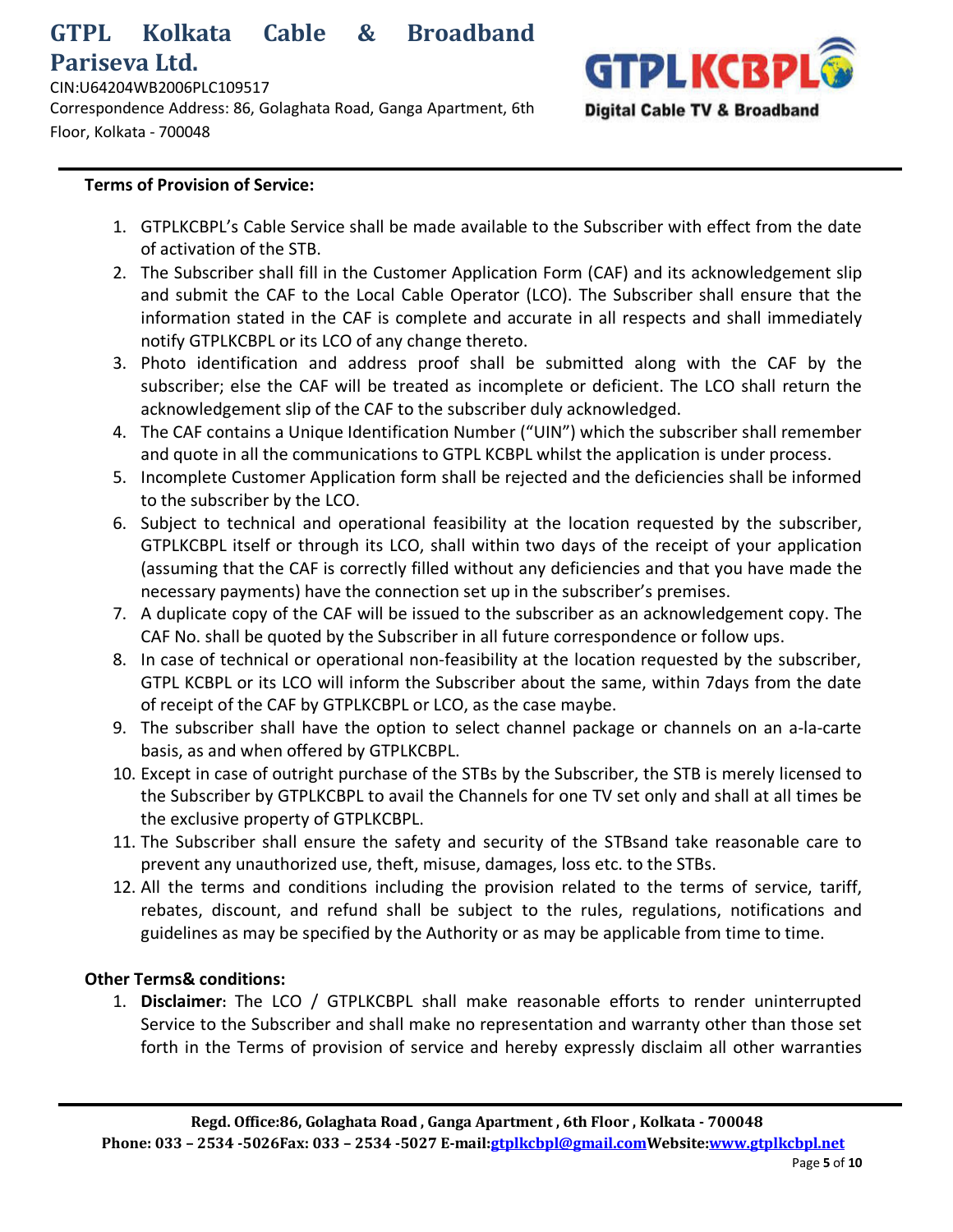CIN:U64204WB2006PLC109517 Correspondence Address: 86, Golaghata Road, Ganga Apartment, 6th Floor, Kolkata - 700048



express or implied, including but not limited to any implied warranty or merchantability or fitness for particular purpose.

- 2. **Limitation of Liability:** LCO, Distributors and GTPL KCBPL and its employees thereof shall not be liable to the Subscriber or to any other person for all or any indirect, special, incidental or consequential damage arising out of or in connection with the provision of the Service or inability to provide the same, whether or not due to suspension, interruption or termination of the Service or for any inconvenience, disappointment due to deprival of any programme or information whether attributable to any negligent act or omission or otherwise. Provided however the maximum liability of LCO or Distributor or GTPLKCBPL for any actual or alleged breach shall not exceed the subscription paid in advance for such duration of Service, for which the Subscriber had paid in advance, but was deprived due to such breach.
- 3. **Indemnity:** The Subscriber hereby indemnifies and holds harmless the LCO and/or GTPL KCBPL from all the loss, claim, demand, suits, proceedings, damages, costs, expenses, liabilities (including, without limitation, reasonable legal fees) for use and misuse of the Cable Service or for non-observance of the Terms by the Subscriber.
- 4. **Jurisdiction:** All disputes and differences with respect to these Terms between the Subscriber and GTPLKCBPL or the LCO shall be subject only to the jurisdiction of the courts at Kolkata.
- 5. **Miscellaneous:** If any of the provisions of these Terms becomes or is declared illegal, invalid or unenforceable for any reason, other provisions shall remain in full force and effect and no failure or delay to exercise any right or remedy hereunder shall be construed or operate as a waiver thereof. Terms mentioned herein in accordance with the regulations framed by the Authority, may be amended by the Authority from time to time and shall be binding on all.

The Terms and Conditions prescribed under the regulation issued by Authority on 3<sup>rd</sup> March 2017 are applicable herewith. Detailed information is available on the official website of Telecom Regulatory Authority of India viz: www.trai.gov.in.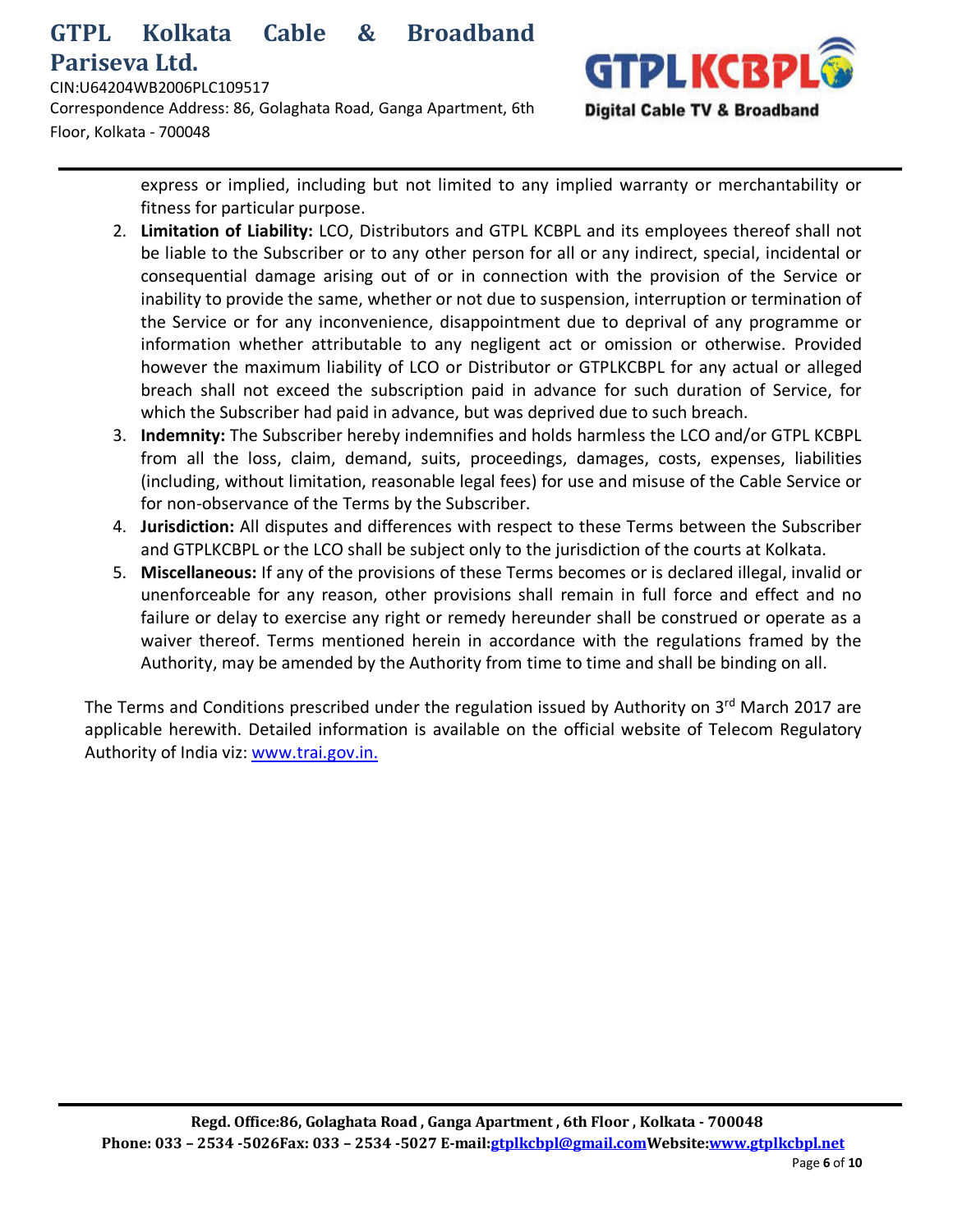CIN:U64204WB2006PLC109517 Correspondence Address: 86, Golaghata Road, Ganga Apartment, 6th Floor, Kolkata - 700048



## **C. DETAILS OF COUSTOMER CARE CENTRE & NODAL OFFICERS:**

GTPL KCBPL has set up a centralized helpline numbers to assist the subscriber should the need arise: 1800-212-6900 (Toll Free) and 66-000-000 (Toll). This service is available round the clock.

The Subscriber shall be guided to and connected with the Complaint Centre in the subscriber's service area through the Interactive Voice Response System ("IVRS"). Executives will be available to answer the subscriber's queries in Hindi / English and the local language of the respective State. Apart from this, GTPLKCBPL has Customer Service Desks at all Unit / Branch locations, where subscriber's can walk-in and talk to GTPLKCBPL's representatives for any queries. Details of the unit/branch locations are available on GTPL KCBPL's website www.gtplkcbpl.net under "Contact us".

The names, addresses and contact details of our Nodal Officers and the respective States which they represent are mentioned herein below:

| <b>State</b> | <b>Name</b>    | Telephone No.  | E-mail                      | <b>Address</b>                                                         |
|--------------|----------------|----------------|-----------------------------|------------------------------------------------------------------------|
| West Bengal  | Indranil Ghosh | +91-9830086044 | indranil.ghosh@gtplkcbpl.ne | 86, Golaghata Road, Ganga<br>Apartment,<br>6th Floor, Kolkata - 700048 |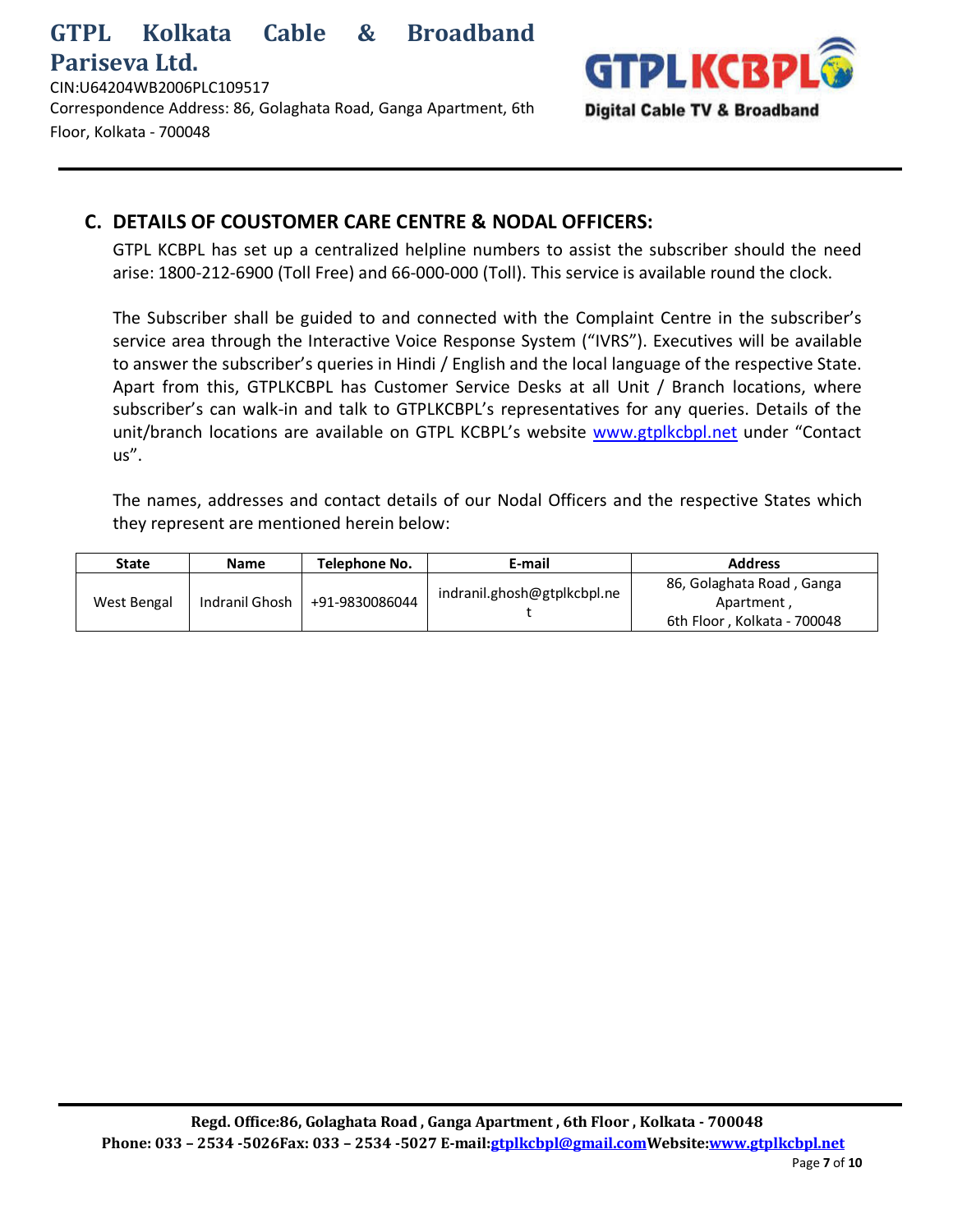CIN:U64204WB2006PLC109517

Correspondence Address: 86, Golaghata Road, Ganga Apartment, 6th Floor, Kolkata - 700048



### **DETAILS OF PROVISIONS FOR CONSUMER PROTECTION**

#### **(A) Disruption in Service**

In case signals of television channels to a subscriber are continuously disrupted for a period exceeding seventy two hours, we shall reduce the subscription charges of the subscriber by an amount equivalent to the proportionate distributor retail price and network capacity fee in respect of such channels for the entire period of such disruption, provided that the period of such disruption shall be calculated from the time the complaint is registered by the subscriber. However, the same shall not be applicable in case the disruption is caused due to natural calamities.

#### **(B) Price protection for advance subscription payment**

In case, the broadcasting services related to television have been availed by a subscriber with a lock-in period or the charges for subscription of broadcasting services related to television are paid in advance for a specific period by a subscriber in pursuance of any scheme offered by the distributor of television channels, GTPLKCBPL will continue to provide such services for such period to the subscriber without any increase in the price of subscription and without altering the other terms of subscription to the disadvantage of the subscriber.

- **(C) Temporary suspension of broadcasting services related to television on request from a subscriber.**
	- (1) GTPL KCBPL or its linked local cable operator, as the case may be, will, upon receiving a request from a subscriber, temporarily suspend the broadcasting services related to television of such subscriber, provided that such request shall be made by such subscriber at least fifteen days prior to the date of such suspension; provided further that such temporary suspension shall be for a minimum period of one month and in the multiple thereof.
	- (2) GTPLKCBPL or its linked local cable operator, as the case may be, shall not charge any amount, except the rental amount for customer premises equipment applicable if it is provided to the subscriber under rental scheme, from the subscriber during the period of temporary suspension.
	- (3) In case broadcasting services related to television of a subscriber remain suspended continuously for a period exceeding three months, such subscriber shall not be counted as an active subscriber of the distributor of television channels and it shall be permissible for GTPLKCBPL to deactivate such subscriber from subscriber management system.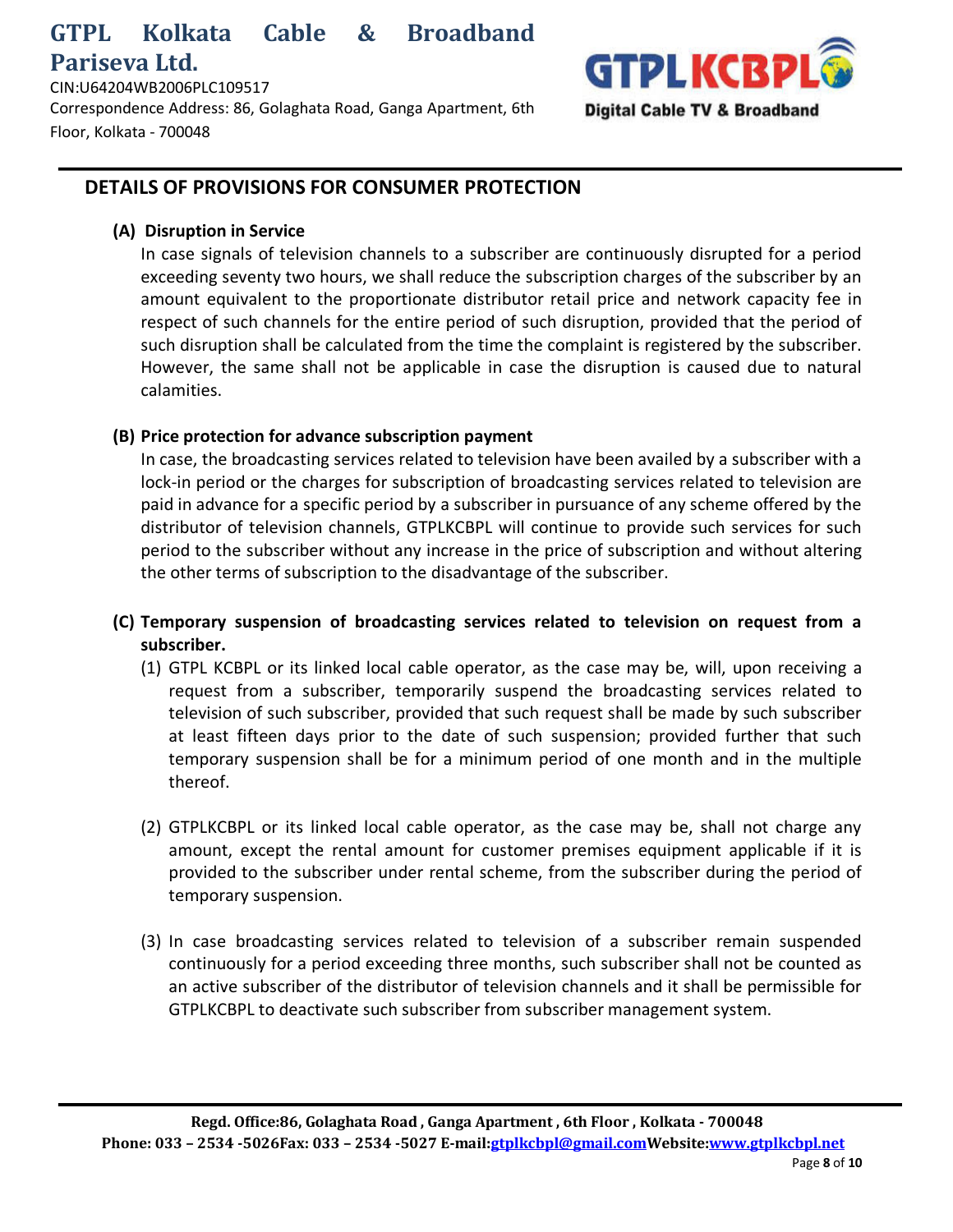CIN:U64204WB2006PLC109517

Correspondence Address: 86, Golaghata Road, Ganga Apartment, 6th Floor, Kolkata - 700048



- (4) GTPL KCBPL or its linked local cable operator, as the case may be, shall, upon receiving a request from the subscriber, restore services within seventy two hours and may charge an amount-
	- (i) not exceeding rupees twenty five as restoration fee from the subscriber for restoration of services if such services have remained suspended continuously for a period not exceeding three months, or
	- (ii) not exceeding rupees hundred as re-activation fee from the subscriber for restoration of services if such services have remained suspended continuously for a period exceeding three months.

#### **(D) Disconnection of services**

- (1) GTPL KCBPL or its linked local cable operator, as the case may be, shall, upon request from the subscriber, disconnect the connection of broadcasting services related to television to such subscriber from the date indicated by the subscriber in his request and refund the deposits due to the subscriber, subject to fulfillment of the terms and conditions, provided that the subscriber shall make such request for disconnection at least fifteen days prior to the requested date of disconnection.
- (2) GTPL KCBPL shall give prior notice of at least fifteen days to subscriber indicating the reasons for such disconnection by running scrolls on television screen and sending Short Message Service (SMS) to the registered mobile number of the subscriber.

#### **(E) Terms and condition for billing and payment**

- (1) GTPL KCBPL shall be offering our services on pre-paid model only.
- (2) GTPL KCBPL or its linked local cable operator, as the case may be, shall, in case of pre-paid payments, acknowledge such payments to the subscriber and ensure that the subscriber management system is updated accordingly.
- (3) The billing cycle for pre-paid payment option shall be thirty days from the date of activation of services.
- (4) GTPLKCBPL shall, on its website, maintain the records of billing and payment of subscribers, for preceding six months and provide log-in access to the subscribers to their accounts and such records of subscriber shall contain itemised usage details of, —
	- (a) network capacity fee,
	- (b) rental charges for customer premises equipment, if any,

(c) charges for pay channels and bouquets of pay channels subscribed by subscriber during the period of billing cycle,

(d) taxes in conformity with applicable laws.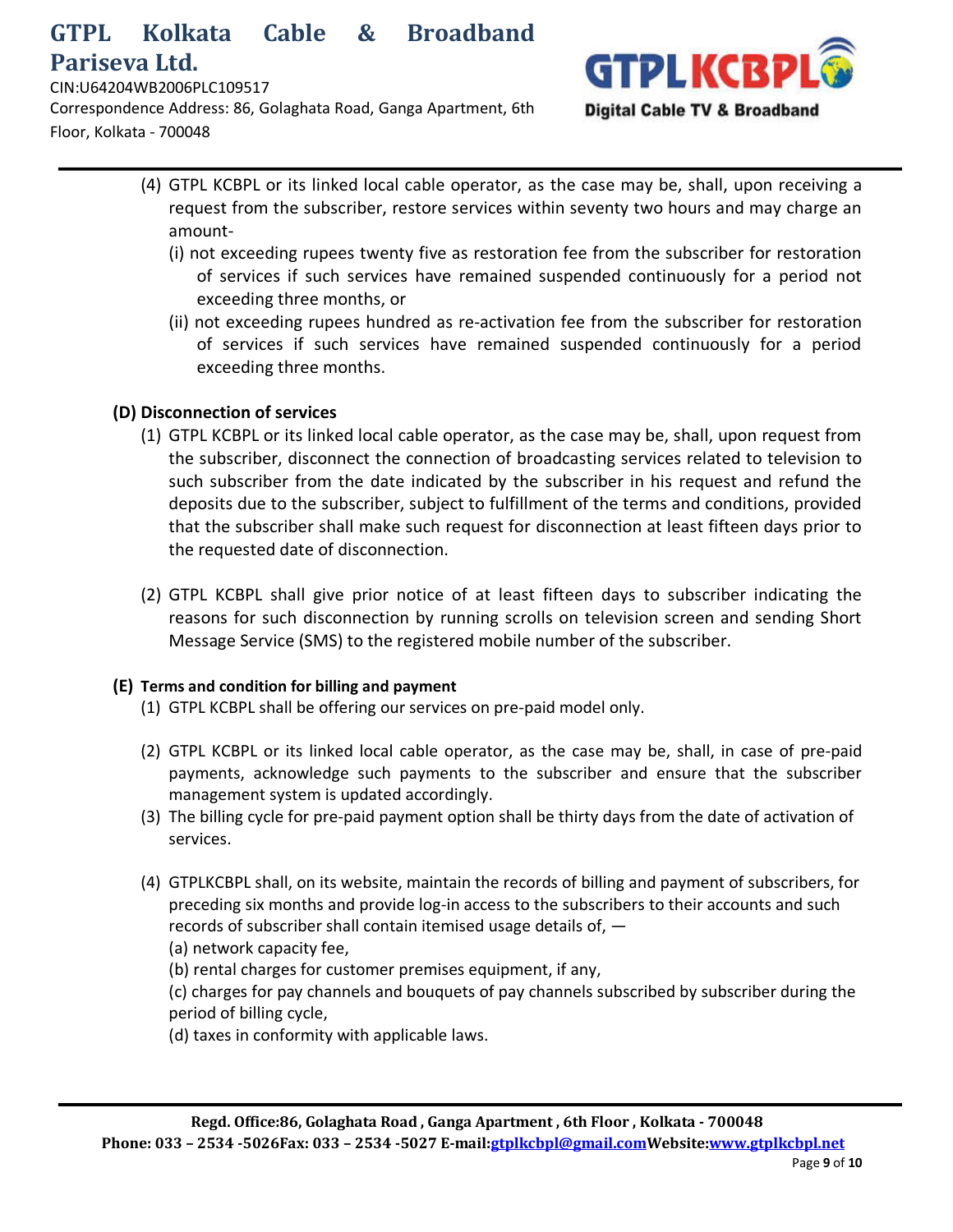CIN:U64204WB2006PLC109517

Correspondence Address: 86, Golaghata Road, Ganga Apartment, 6th Floor, Kolkata - 700048



(5) GTPLKCBPL shall temporarily suspend the services of a prepaid subscriber in case of non availability of balance amount in his prepaid account, provided that in case the services of the subscriber remain suspended continuously for a period of three months, such subscriber shall be deactivated from subscriber management system; provided further that upon the recharge of balance amount in subscriber's account, GTPL KCBPL may charge an amount not exceeding rupees hundred as re-activation fee from the subscriber for restoration of services if such services have remained suspended continuously for a period exceeding three months.

## **D. PROCEDURE& BENCHMARK FOR REDRESSAL OF COMPLAINTS**

#### **1. Customer Care / Complaint Centre:**

If the Subscriber has any grievance that he/she wishes GTPL KCBPL to redress, he/she may contact the Complaint Centre/Customer Care Centre, with the details of the grievance, through any of the following modes:

- (a) Website : www.gtplkcbpl.net
- (b) E-mail : gtplkcbpl@gmail.com
- (c) Contact no. : 033 2534 -5026
- (d) Post/Courier/Walk-in : any branch office or the correspondence address, during normal business hours

Each complaint will be attended within a prescribed timeframe as per TRAI Regulations. Following is the contact details and complaint redressal timeline (as provided under TRAI regulations) for our Complaint Centers, according to the type of complaint:

| <b>Complaint Type</b>           | <b>Contact Details</b>                                                                                     | for<br>redressal<br><b>of</b><br><b>Timeline</b><br>complaint                                                                      |
|---------------------------------|------------------------------------------------------------------------------------------------------------|------------------------------------------------------------------------------------------------------------------------------------|
| All complaints                  | (a) Website: www.gtplkcbpl.net<br>(b) E-mail: gtplkcbpl@gmail.com<br>(c) Contact no.: 033 - 2534 - 5026    | Within 48 hours                                                                                                                    |
| "No signal" error               | (a) Website: www.gtplkcbpl.net<br>(b) E-mail: gtplkcbpl@gmail.com<br>Contact no.: 033 - 2534 - 5026<br>(c) | Within 24 hours, and in any case<br>within 3 days                                                                                  |
| <b>Billing related</b>          | (a) Website: www.gtplkcbpl.net<br>(b) E-mail: gtplkcbpl@gmail.com<br>(c) Contact no.: 033 - 2534 - 5026    | Within 48 hours, and in any case<br>within 7 days;<br>In case of refund-within 30 days of<br>receipt of complaint                  |
| Malfunctioning of<br><b>STB</b> | (a) Website: www.gtplkcbpl.net<br>(b) E-mail: gtplkcbpl@gmail.com<br>Contact no.: 033 - 2534 - 5026<br>(c) | Repair Within 24 hours or replace<br>without any extra charge with a<br>new STB (if covered within<br>Warranty or acquired on hire |